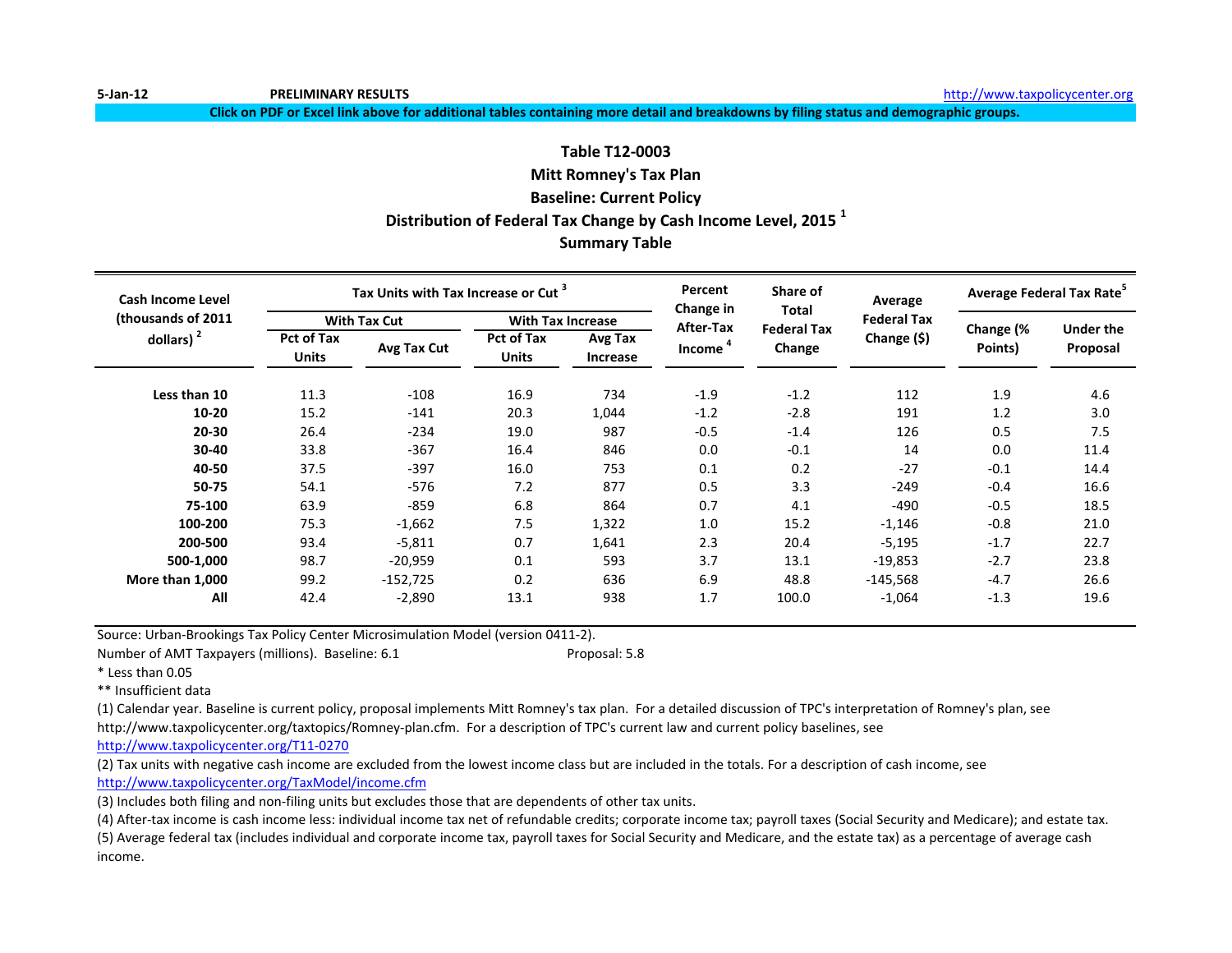#### **Table T12-0003 Mitt Romney's Tax Plan Baseline: Current Policy Distribution of Federal Tax Change by Cash Income Level, 2015 <sup>1</sup> Detail Table**

| <b>Cash Income Level</b>                    | Percent of Tax Units <sup>3</sup> |                             | <b>Percent Change</b>               | <b>Share of Total</b><br><b>Federal Tax</b> | <b>Average Federal Tax Change</b> |         | <b>Share of Federal Taxes</b> |                       | Average Federal Tax Rate <sup>5</sup> |                              |
|---------------------------------------------|-----------------------------------|-----------------------------|-------------------------------------|---------------------------------------------|-----------------------------------|---------|-------------------------------|-----------------------|---------------------------------------|------------------------------|
| (thousands of 2011<br>dollars) <sup>2</sup> | <b>With Tax Cut</b>               | <b>With Tax</b><br>Increase | in After-Tax<br>Income <sup>"</sup> | Change                                      | <b>Dollars</b>                    | Percent | Change (%<br>Points)          | Under the<br>Proposal | Change (%<br>Points)                  | <b>Under the</b><br>Proposal |
| Less than 10                                | 11.3                              | 16.9                        | $-1.9$                              | $-1.2$                                      | 112                               | 68.9    | 0.1                           | 0.2                   | 1.9                                   | 4.6                          |
| 10-20                                       | 15.2                              | 20.3                        | $-1.2$                              | $-2.8$                                      | 191                               | 65.6    | 0.2                           | 0.5                   | 1.2                                   | 3.0                          |
| 20-30                                       | 26.4                              | 19.0                        | $-0.5$                              | $-1.4$                                      | 126                               | 6.7     | 0.2                           | 1.5                   | 0.5                                   | 7.5                          |
| 30-40                                       | 33.8                              | 16.4                        | 0.0                                 | $-0.1$                                      | 14                                | 0.3     | 0.2                           | 2.7                   | 0.0                                   | 11.4                         |
| 40-50                                       | 37.5                              | 16.0                        | 0.1                                 | 0.2                                         | $-27$                             | $-0.4$  | 0.2                           | 3.6                   | $-0.1$                                | 14.4                         |
| 50-75                                       | 54.1                              | 7.2                         | 0.5                                 | 3.3                                         | $-249$                            | $-2.2$  | 0.4                           | 9.8                   | $-0.4$                                | 16.6                         |
| 75-100                                      | 63.9                              | 6.8                         | 0.7                                 | 4.1                                         | $-490$                            | $-2.8$  | 0.4                           | 9.6                   | $-0.5$                                | 18.5                         |
| 100-200                                     | 75.3                              | 7.5                         | 1.0                                 | 15.2                                        | $-1,146$                          | $-3.6$  | 0.8                           | 27.4                  | $-0.8$                                | 21.0                         |
| 200-500                                     | 93.4                              | 0.7                         | 2.3                                 | 20.4                                        | $-5,195$                          | $-7.0$  | $-0.1$                        | 18.4                  | $-1.7$                                | 22.7                         |
| 500-1.000                                   | 98.7                              | 0.1                         | 3.7                                 | 13.1                                        | $-19,853$                         | $-10.3$ | $-0.3$                        | 7.7                   | $-2.7$                                | 23.8                         |
| More than 1,000                             | 99.2                              | 0.2                         | 6.9                                 | 48.8                                        | $-145,568$                        | $-15.1$ | $-1.9$                        | 18.6                  | $-4.7$                                | 26.6                         |
| All                                         | 42.4                              | 13.1                        | 1.7                                 | 100.0                                       | $-1,064$                          | $-6.3$  | 0.0                           | 100.0                 | $-1.3$                                | 19.6                         |

#### **Baseline Distribution of Income and Federal Taxes by Cash Income Level, 2015 <sup>1</sup>**

| Cash Income Level                  | Tax Units <sup>3</sup>       |                     | Pre-Tax Income    |                     | <b>Federal Tax Burden</b> |                     | After-Tax Income  |                            | Average                                 |
|------------------------------------|------------------------------|---------------------|-------------------|---------------------|---------------------------|---------------------|-------------------|----------------------------|-----------------------------------------|
| (thousands of 2011<br>dollars) $2$ | <b>Number</b><br>(thousands) | Percent of<br>Total | Average (dollars) | Percent of<br>Total | Average (dollars)         | Percent of<br>Total | Average (dollars) | <b>Percent of</b><br>Total | <b>Federal Tax</b><br>Rate <sup>5</sup> |
| Less than 10                       | 18,828                       | 11.1                | 5,900             | 0.8                 | 162                       | 0.1                 | 5,738             | 1.0                        | 2.8                                     |
| 10-20                              | 26,753                       | 15.8                | 15,859            | 3.1                 | 291                       | 0.3                 | 15,568            | 3.9                        | 1.8                                     |
| 20-30                              | 20,164                       | 11.9                | 26,538            | 3.9                 | 1,876                     | 1.3                 | 24,662            | 4.6                        | 7.1                                     |
| 30-40                              | 16,562                       | 9.8                 | 37,305            | 4.5                 | 4,242                     | 2.5                 | 33,062            | 5.1                        | 11.4                                    |
| 40-50                              | 13,738                       | 8.1                 | 47,821            | 4.8                 | 6,913                     | 3.3                 | 40,908            | 5.2                        | 14.5                                    |
| 50-75                              | 24,031                       | 14.2                | 65,604            | 11.6                | 11,121                    | 9.4                 | 54,483            | 12.2                       | 17.0                                    |
| 75-100                             | 14,893                       | 8.8                 | 92,846            | 10.2                | 17,663                    | 9.3                 | 75.183            | 10.4                       | 19.0                                    |
| 100-200                            | 23.887                       | 14.1                | 145,539           | 25.5                | 31,650                    | 26.6                | 113,889           | 25.3                       | 21.8                                    |
| 200-500                            | 7.059                        | 4.2                 | 305.065           | 15.8                | 74.526                    | 18.5                | 230,539           | 15.1                       | 24.4                                    |
| 500-1,000                          | 1,187                        | 0.7                 | 726.148           | 6.3                 | 192,906                   | 8.1                 | 533,242           | 5.9                        | 26.6                                    |
| More than 1.000                    | 603                          | 0.4                 | 3,088,329         | 13.7                | 966,303                   | 20.5                | 2,122,026         | 11.9                       | 31.3                                    |
| All                                | 168,946                      | 100.0               | 80,584            | 100.0               | 16,822                    | 100.0               | 63,762            | 100.0                      | 20.9                                    |

Source: Urban-Brookings Tax Policy Center Microsimulation Model (version 0411-2).

Number of AMT Taxpayers (millions). Baseline: 6.1 Proposal: 5.8

(1) Calendar year. Baseline is current law, proposal implements Mitt Romney's tax plan. For a detailed discussion of TPC's interpretation of Romney's plan, see http://www.taxpolicycenter.org/taxtopics/Romneyplan.cfm. For a description of TPC's current law and current policy baselines, see

[http://www.taxpolicycente](http://www.taxpolicycenter.org/T11-0270)r.org/T11-0270

(2) Tax units with negative cash income are excluded from the lowest income class but are included in the totals. For a description of cash income, see

[http://www.taxpolicycente](http://www.taxpolicycenter.org/TaxModel/income.cfm)r.org/TaxModel/income.cfm

(3) Includes both filing and non-filing units but excludes those that are dependents of other tax units.

(4) After-tax income is cash income less: individual income tax net of refundable credits; corporate income tax; payroll taxes (Social Security and Medicare); and estate tax.

<sup>\*</sup> Less than 0.05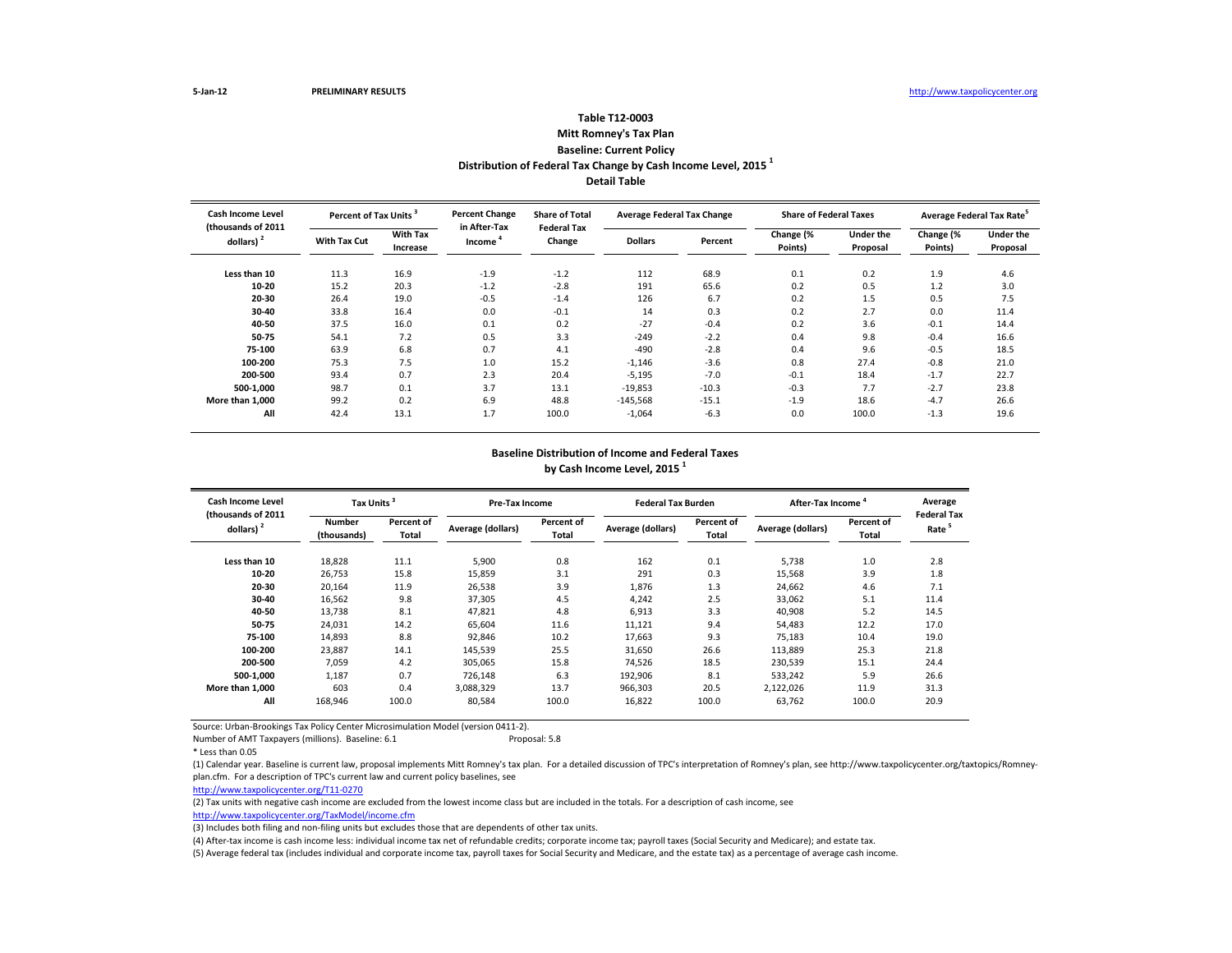## **Table T12-0003**

**Mitt Romney's Tax Plan Baseline: Current Policy**

**Distribution of Federal Tax Change by Cash Income Level, 2015 <sup>1</sup>**

**Detail Table - Single Tax Units**

| Cash Income Level<br>(thousands of 2011 | <b>Percent of Tax Units</b> |                             | <b>Percent Change</b><br>in After-Tax | <b>Share of Total</b><br><b>Federal Tax</b> | <b>Average Federal Tax Change</b> |         | <b>Share of Federal Taxes</b> |                              | Average Federal Tax Rate <sup>5</sup> |                              |
|-----------------------------------------|-----------------------------|-----------------------------|---------------------------------------|---------------------------------------------|-----------------------------------|---------|-------------------------------|------------------------------|---------------------------------------|------------------------------|
| dollars) $2$                            | <b>With Tax Cut</b>         | <b>With Tax</b><br>Increase | Income                                | Change                                      | <b>Dollars</b>                    | Percent | Change (%<br>Points)          | <b>Under the</b><br>Proposal | Change (%<br>Points)                  | <b>Under the</b><br>Proposal |
| Less than 10                            | 11.7                        | 10.3                        | $-1.2$                                | $-1.8$                                      | 68                                | 19.8    | 0.2                           | 0.9                          | 1.2                                   | 7.1                          |
| 10-20                                   | 18.4                        | 7.1                         | $-0.3$                                | $-1.4$                                      | 41                                | 4.7     | 0.3                           | 2.6                          | 0.3                                   | 5.8                          |
| 20-30                                   | 34.3                        | 6.0                         | 0.1                                   | 0.6                                         | $-28$                             | $-1.0$  | 0.4                           | 5.3                          | $-0.1$                                | 10.7                         |
| 30-40                                   | 42.6                        | 6.0                         | 0.4                                   | 2.1                                         | $-127$                            | $-2.4$  | 0.4                           | 7.1                          | $-0.3$                                | 13.9                         |
| 40-50                                   | 43.8                        | 4.6                         | 0.5                                   | 2.1                                         | $-176$                            | $-2.0$  | 0.5                           | 8.3                          | $-0.4$                                | 17.7                         |
| 50-75                                   | 58.0                        | 3.2                         | 0.9                                   | 7.8                                         | $-451$                            | $-3.3$  | 0.9                           | 19.0                         | $-0.7$                                | 20.2                         |
| 75-100                                  | 68.8                        | 1.7                         | 1.4                                   | 7.4                                         | $-1,005$                          | $-4.7$  | 0.4                           | 12.5                         | $-1.1$                                | 22.2                         |
| 100-200                                 | 77.3                        | 0.2                         | 2.2                                   | 18.0                                        | $-2,378$                          | $-6.9$  | 0.2                           | 20.4                         | $-1.7$                                | 22.7                         |
| 200-500                                 | 96.1                        | 0.0                         | 4.4                                   | 17.3                                        | $-10,272$                         | $-13.1$ | $-0.6$                        | 9.6                          | $-3.3$                                | 21.9                         |
| 500-1.000                               | 97.9                        | 0.1                         | 7.5                                   | 11.7                                        | $-38,899$                         | $-19.7$ | $-0.6$                        | 4.0                          | $-5.4$                                | 22.2                         |
| More than 1.000                         | 99.8                        | 0.0                         | 11.8                                  | 36.0                                        | $-236,194$                        | $-22.9$ | $-2.0$                        | 10.1                         | $-7.8$                                | 26.3                         |
| All                                     | 35.7                        | 6.0                         | 1.9                                   | 100.0                                       | $-677$                            | $-7.7$  | 0.0                           | 100.0                        | $-1.5$                                | 18.4                         |

#### **Baseline Distribution of Income and Federal Taxes by Cash Income Level, 2015 <sup>1</sup>**

| Cash Income Level<br>(thousands of 2011 | <b>Tax Units</b>      |                     | <b>Pre-Tax Income</b> |                     | <b>Federal Tax Burden</b> |                     | After-Tax Income  |                     | Average<br><b>Federal Tax</b> |
|-----------------------------------------|-----------------------|---------------------|-----------------------|---------------------|---------------------------|---------------------|-------------------|---------------------|-------------------------------|
| dollars) <sup>2</sup>                   | Number<br>(thousands) | Percent of<br>Total | Average (dollars)     | Percent of<br>Total | Average (dollars)         | Percent of<br>Total | Average (dollars) | Percent of<br>Total | Rate <sup>5</sup>             |
| Less than 10                            | 14,874                | 18.3                | 5,819                 | 2.4                 | 343                       | 0.7                 | 5.475             | 2.8                 | 5.9                           |
| 10-20                                   | 18,897                | 23.2                | 15.738                | 8.3                 | 870                       | 2.3                 | 14.868            | 9.8                 | 5.5                           |
| 20-30                                   | 12,463                | 15.3                | 26.424                | 9.2                 | 2,853                     | 5.0                 | 23,571            | 10.2                | 10.8                          |
| 30-40                                   | 9,026                 | 11.1                | 37,254                | 9.4                 | 5,312                     | 6.7                 | 31,942            | 10.0                | 14.3                          |
| 40-50                                   | 6,458                 | 7.9                 | 47,583                | 8.6                 | 8,605                     | 7.8                 | 38,978            | 8.8                 | 18.1                          |
| 50-75                                   | 9,524                 | 11.7                | 65,053                | 17.3                | 13,619                    | 18.2                | 51,433            | 17.0                | 20.9                          |
| 75-100                                  | 4,046                 | 5.0                 | 91,748                | 10.4                | 21,350                    | 12.1                | 70,398            | 9.9                 | 23.3                          |
| 100-200                                 | 4.174                 | 5.1                 | 142,151               | 16.5                | 34,573                    | 20.2                | 107,578           | 15.6                | 24.3                          |
| 200-500                                 | 926                   | 1.1                 | 311,980               | 8.1                 | 78,531                    | 10.2                | 233.449           | 7.5                 | 25.2                          |
| 500-1,000                               | 165                   | 0.2                 | 715,451               | 3.3                 | 197.600                   | 4.6                 | 517,852           | 3.0                 | 27.6                          |
| More than 1.000                         | 84                    | 0.1                 | 3,035,414             | 7.1                 | 1,033,398                 | 12.1                | 2,002,016         | 5.8                 | 34.0                          |
| All                                     | 81,336                | 100.0               | 44,116                | 100.0               | 8,780                     | 100.0               | 35,336            | 100.0               | 19.9                          |

Source: Urban-Brookings Tax Policy Center Microsimulation Model (version 0411-2).

\* Less than 0.05

(1) Calendar year. Baseline is current law, proposal implements Mitt Romney's tax plan. For a detailed discussion of TPC's interpretation of Romney's plan, see http://www.taxpolicycenter.org/taxtopics/Romneyplan.cfm. For a description of TPC's current law and current policy baselines, see

[http://www.taxpolicycente](http://www.taxpolicycenter.org/T11-0270)r.org/T11-0270

(2) Tax units with negative cash income are excluded from the lowest income class but are included in the totals. For a description of cash income, see

[http://www.taxpolicycente](http://www.taxpolicycenter.org/TaxModel/income.cfm)r.org/TaxModel/income.cfm

(3) Includes both filing and non-filing units but excludes those that are dependents of other tax units.

(4) After-tax income is cash income less: individual income tax net of refundable credits; corporate income tax; payroll taxes (Social Security and Medicare); and estate tax.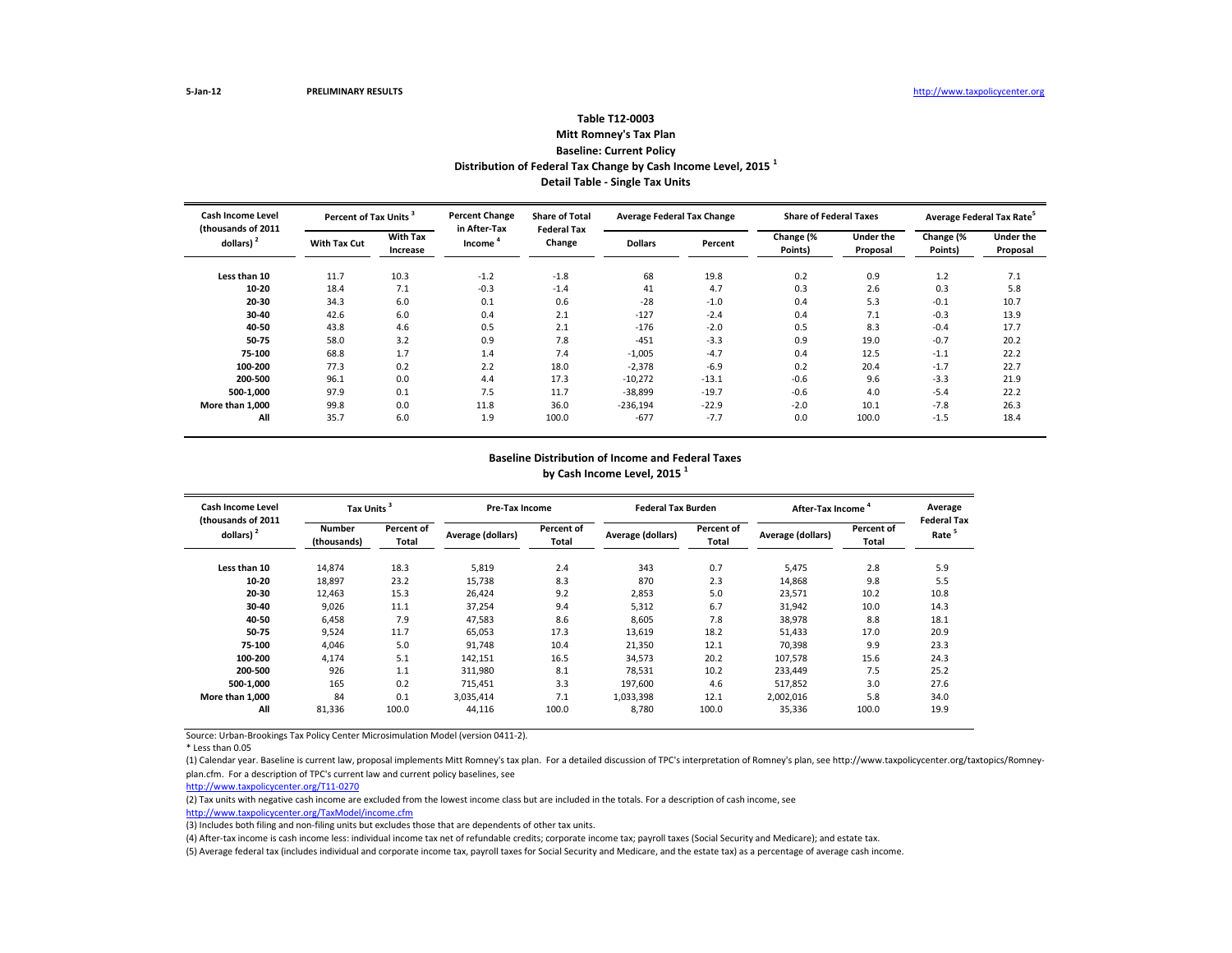## **Table T12-0003 Mitt Romney's Tax Plan Baseline: Current Policy Distribution of Federal Tax Change by Cash Income Level, 2015 <sup>1</sup> Detail Table - Married Tax Units Filing Jointly**

| <b>Cash Income Level</b><br>(thousands of 2011 | Percent of Tax Units <sup>3</sup> |                             | <b>Percent Change</b><br>in After-Tax | <b>Share of Total</b><br><b>Federal Tax</b> | <b>Average Federal Tax Change</b> |          | <b>Share of Federal Taxes</b> |                              | Average Federal Tax Rate |                              |  |
|------------------------------------------------|-----------------------------------|-----------------------------|---------------------------------------|---------------------------------------------|-----------------------------------|----------|-------------------------------|------------------------------|--------------------------|------------------------------|--|
| dollars) <sup>2</sup>                          | <b>With Tax Cut</b>               | <b>With Tax</b><br>Increase | Income                                | Change                                      | <b>Dollars</b>                    | Percent  | Change (%<br>Points)          | <b>Under the</b><br>Proposal | Change (%<br>Points)     | <b>Under the</b><br>Proposal |  |
| Less than 10                                   | 17.3                              | 21.6                        | $-2.5$                                | $-0.1$                                      | 129                               | $-734.3$ | 0.0                           | 0.0                          | 2.5                      | 2.2                          |  |
| 10-20                                          | 14.6                              | 40.7                        | $-2.4$                                | $-0.8$                                      | 401                               | $-107.4$ | 0.1                           | 0.0                          | 2.4                      | 0.2                          |  |
| 20-30                                          | 21.3                              | 43.2                        | $-1.5$                                | $-0.9$                                      | 396                               | 90.8     | 0.1                           | 0.1                          | 1.5                      | 3.1                          |  |
| 30-40                                          | 31.2                              | 41.2                        | $-0.7$                                | $-0.6$                                      | 236                               | 10.2     | 0.1                           | 0.5                          | 0.6                      | 6.8                          |  |
| 40-50                                          | 37.5                              | 34.2                        | $-0.3$                                | $-0.4$                                      | 125                               | 2.8      | 0.1                           | 1.0                          | 0.3                      | 9.4                          |  |
| 50-75                                          | 57.7                              | 9.3                         | 0.3                                   | 1.4                                         | $-168$                            | $-1.9$   | 0.2                           | 4.8                          | $-0.3$                   | 12.9                         |  |
| 75-100                                         | 64.9                              | 8.9                         | 0.4                                   | 2.4                                         | $-328$                            | $-2.1$   | 0.3                           | 7.8                          | $-0.4$                   | 16.5                         |  |
| 100-200                                        | 75.4                              | 9.7                         | 0.8                                   | 13.5                                        | $-901$                            | $-2.9$   | 1.1                           | 30.8                         | $-0.6$                   | 20.4                         |  |
| 200-500                                        | 93.0                              | 0.8                         | 1.9                                   | 20.7                                        | $-4,319$                          | $-5.9$   | 0.1                           | 22.9                         | $-1.4$                   | 22.9                         |  |
| 500-1.000                                      | 99.1                              | 0.1                         | 3.1                                   | 13.3                                        | $-16,636$                         | $-8.7$   | $-0.2$                        | 9.6                          | $-2.3$                   | 24.1                         |  |
| More than 1.000                                | 99.2                              | 0.2                         | 6.0                                   | 51.2                                        | $-127,178$                        | $-13.5$  | $-1.9$                        | 22.4                         | $-4.2$                   | 26.6                         |  |
| All                                            | 61.7                              | 14.9                        | 1.8                                   | 100.0                                       | $-2,088$                          | $-6.4$   | 0.0                           | 100.0                        | $-1.4$                   | 20.7                         |  |

#### **Baseline Distribution of Income and Federal Taxes by Cash Income Level, 2015 <sup>1</sup>**

| Cash Income Level<br>(thousands of 2011 | <b>Tax Units</b>      |                     | <b>Pre-Tax Income</b> |                     | <b>Federal Tax Burden</b> |                     | After-Tax Income  |                     | Average<br><b>Federal Tax</b> |
|-----------------------------------------|-----------------------|---------------------|-----------------------|---------------------|---------------------------|---------------------|-------------------|---------------------|-------------------------------|
| dollars) <sup>2</sup>                   | Number<br>(thousands) | Percent of<br>Total | Average (dollars)     | Percent of<br>Total | Average (dollars)         | Percent of<br>Total | Average (dollars) | Percent of<br>Total | Rate <sup>5</sup>             |
| Less than 10                            | 1,193                 | 2.0                 | 5,175                 | 0.1                 | $-18$                     | 0.0                 | 5,193             | 0.1                 | $-0.3$                        |
| 10-20                                   | 2,308                 | 3.9                 | 16,515                | 0.4                 | $-374$                    | $-0.1$              | 16.888            | 0.6                 | $-2.3$                        |
| 20-30                                   | 2,817                 | 4.8                 | 26.670                | 0.9                 | 436                       | 0.1                 | 26.234            | 1.1                 | 1.6                           |
| 30-40                                   | 3,184                 | 5.4                 | 37,640                | 1.4                 | 2,316                     | 0.4                 | 35,324            | 1.7                 | 6.2                           |
| 40-50                                   | 4,125                 | 7.0                 | 48,277                | 2.3                 | 4,403                     | 1.0                 | 43,874            | 2.7                 | 9.1                           |
| 50-75                                   | 10,125                | 17.2                | 66,252                | 7.8                 | 8,682                     | 4.6                 | 57,569            | 8.7                 | 13.1                          |
| 75-100                                  | 8,981                 | 15.3                | 93,522                | 9.7                 | 15,788                    | 7.4                 | 77.733            | 10.4                | 16.9                          |
| 100-200                                 | 18,369                | 31.2                | 146,871               | 31.2                | 30,924                    | 29.7                | 115,947           | 31.7                | 21.1                          |
| 200-500                                 | 5.889                 | 10.0                | 304.115               | 20.7                | 73.841                    | 22.7                | 230.274           | 20.2                | 24.3                          |
| 500-1,000                               | 983                   | 1.7                 | 728,319               | 8.3                 | 192,100                   | 9.9                 | 536,219           | 7.8                 | 26.4                          |
| More than 1.000                         | 495                   | 0.8                 | 3,052,733             | 17.5                | 939,126                   | 24.3                | 2,113,607         | 15.6                | 30.8                          |
| All                                     | 58,870                | 100.0               | 146,762               | 100.0               | 32,529                    | 100.0               | 114,233           | 100.0               | 22.2                          |

Source: Urban-Brookings Tax Policy Center Microsimulation Model (version 0411-2).

\* Less than 0.05

(1) Calendar year. Baseline is current law, proposal implements Mitt Romney's tax plan. For a detailed discussion of TPC's interpretation of Romney's plan, see http://www.taxpolicycenter.org/taxtopics/Romneyplan.cfm. For a description of TPC's current law and current policy baselines, see

[http://www.taxpolicycente](http://www.taxpolicycenter.org/T11-0270)r.org/T11-0270

(2) Tax units with negative cash income are excluded from the lowest income class but are included in the totals. For a description of cash income, see

[http://www.taxpolicycente](http://www.taxpolicycenter.org/TaxModel/income.cfm)r.org/TaxModel/income.cfm

(3) Includes both filing and non-filing units but excludes those that are dependents of other tax units.

(4) After-tax income is cash income less: individual income tax net of refundable credits; corporate income tax; payroll taxes (Social Security and Medicare); and estate tax.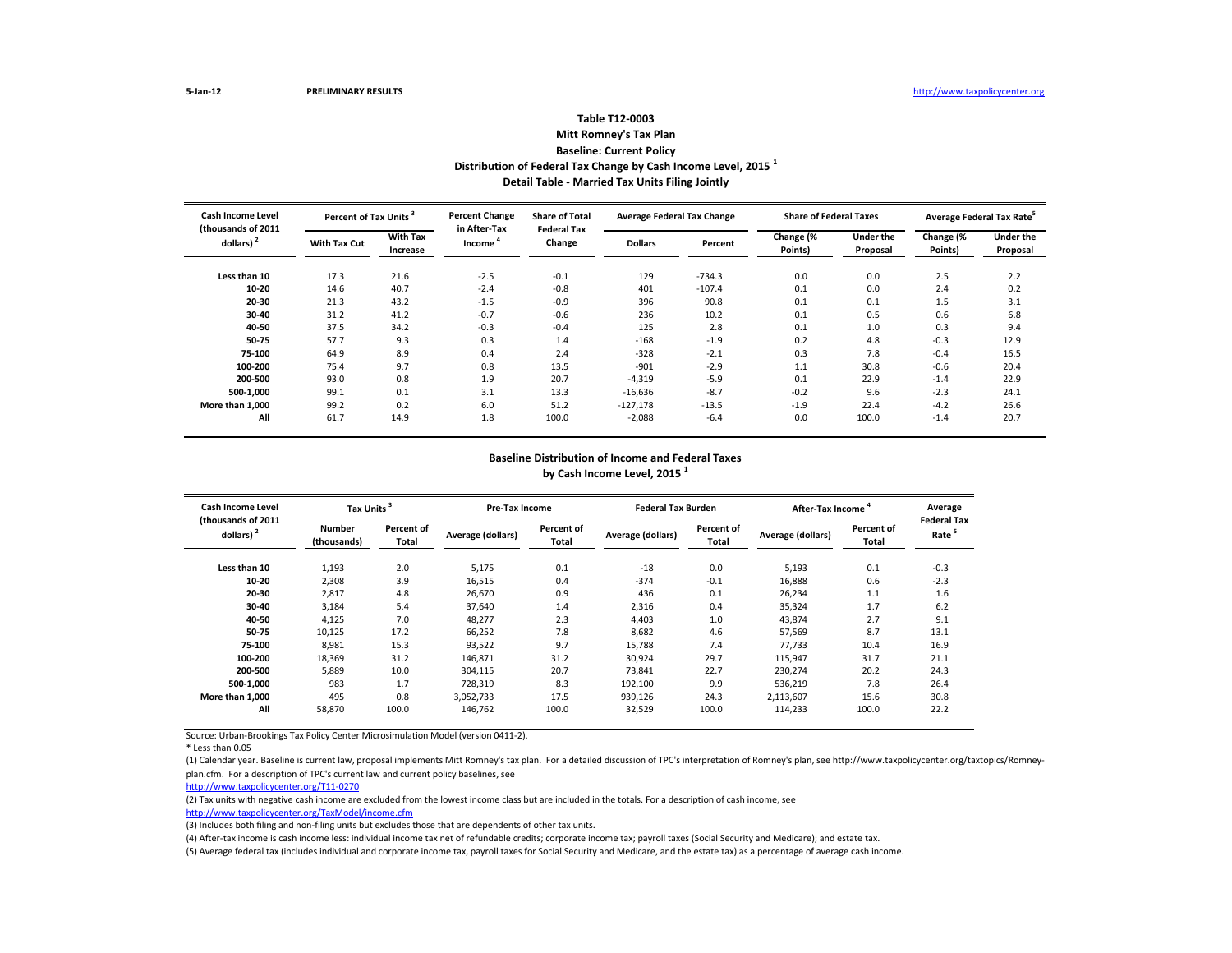## **Table T12-0003 Mitt Romney's Tax Plan Baseline: Current Policy Distribution of Federal Tax Change by Cash Income Level, 2015 <sup>1</sup>**

**Detail Table - Head of Household Tax Units**

| <b>Cash Income Level</b><br>(thousands of 2011 | Percent of Tax Units <sup>3</sup> |                             | <b>Percent Change</b><br>in After-Tax | <b>Share of Total</b><br><b>Federal Tax</b> | <b>Average Federal Tax Change</b> |          | <b>Share of Federal Taxes</b> |                              | Average Federal Tax Rate |                              |
|------------------------------------------------|-----------------------------------|-----------------------------|---------------------------------------|---------------------------------------------|-----------------------------------|----------|-------------------------------|------------------------------|--------------------------|------------------------------|
| dollars) $2$                                   | <b>With Tax Cut</b>               | <b>With Tax</b><br>Increase | Income                                | Change                                      | <b>Dollars</b>                    | Percent  | Change (%<br>Points)          | <b>Under the</b><br>Proposal | Change (%<br>Points)     | <b>Under the</b><br>Proposal |
| Less than 10                                   | 6.4                               | 52.4                        | $-4.7$                                | 29.6                                        | 356                               | $-44.3$  | 0.6                           | $-0.7$                       | 5.3                      | $-6.7$                       |
| 10-20                                          | 3.4                               | 59.4                        | $-3.7$                                | 107.8                                       | 643                               | $-40.7$  | 2.2                           | $-3.1$                       | 4.0                      | $-5.9$                       |
| 20-30                                          | 8.0                               | 40.5                        | $-1.5$                                | 56.2                                        | 387                               | $-650.6$ | 1.1                           | 0.9                          | 1.5                      | 1.2                          |
| 30-40                                          | 16.1                              | 21.5                        | $-0.5$                                | 20.8                                        | 165                               | 5.3      | 0.3                           | 8.2                          | 0.4                      | 8.9                          |
| 40-50                                          | 22.9                              | 18.0                        | $-0.2$                                | 8.6                                         | 99                                | 1.6      | $-0.1$                        | 11.1                         | 0.2                      | 13.5                         |
| 50-75                                          | 35.7                              | 12.2                        | $-0.1$                                | 5.6                                         | 46                                | 0.4      | $-0.4$                        | 26.6                         | 0.1                      | 17.0                         |
| 75-100                                         | 46.0                              | 9.1                         | 0.2                                   | $-5.3$                                      | $-108$                            | $-0.6$   | $-0.5$                        | 17.7                         | $-0.1$                   | 19.8                         |
| 100-200                                        | 64.5                              | 0.7                         | 0.6                                   | $-21.2$                                     | $-584$                            | $-1.8$   | $-0.9$                        | 22.3                         | $-0.4$                   | 22.8                         |
| 200-500                                        | 95.1                              | 0.7                         | 2.4                                   | $-31.6$                                     | $-5,384$                          | $-7.4$   | $-0.8$                        | 7.8                          | $-1.8$                   | 22.8                         |
| 500-1,000                                      | 94.7                              | 1.5                         | 3.4                                   | $-15.3$                                     | $-17,910$                         | $-9.7$   | $-0.4$                        | 2.8                          | $-2.5$                   | 23.6                         |
| More than 1,000                                | 98.3                              | $\ast$                      | 6.9                                   | $-55.2$                                     | $-138,520$                        | $-14.7$  | $-1.2$                        | 6.3                          | $-4.7$                   | 27.3                         |
| All                                            | 19.4                              | 32.0                        | $-0.3$                                | 100.0                                       | 121                               | 2.0      | 0.0                           | 100.0                        | 0.3                      | 13.8                         |

#### **Baseline Distribution of Income and Federal Taxes by Cash Income Level, 2015 <sup>1</sup>**

| Cash Income Level<br>(thousands of 2011 | <b>Tax Units</b>      |                     | <b>Pre-Tax Income</b> |                     | <b>Federal Tax Burden</b> |                     | After-Tax Income  | Average<br><b>Federal Tax</b> |                   |
|-----------------------------------------|-----------------------|---------------------|-----------------------|---------------------|---------------------------|---------------------|-------------------|-------------------------------|-------------------|
| dollars) $2$                            | Number<br>(thousands) | Percent of<br>Total | Average (dollars)     | Percent of<br>Total | Average (dollars)         | Percent of<br>Total | Average (dollars) | Percent of<br>Total           | Rate <sup>5</sup> |
| Less than 10                            | 2,630                 | 10.1                | 6,699                 | 1.5                 | $-804$                    | $-1.3$              | 7,503             | 2.0                           | $-12.0$           |
| 10-20                                   | 5,290                 | 20.3                | 15,982                | 7.3                 | $-1,580$                  | $-5.3$              | 17,563            | 9.2                           | $-9.9$            |
| 20-30                                   | 4,577                 | 17.5                | 26.748                | 10.5                | $-60$                     | $-0.2$              | 26,808            | 12.2                          | $-0.2$            |
| 30-40                                   | 3,986                 | 15.3                | 37,118                | 12.7                | 3,133                     | 7.9                 | 33,985            | 13.4                          | 8.4               |
| 40-50                                   | 2,750                 | 10.5                | 47.741                | 11.3                | 6,350                     | 11.1                | 41,390            | 11.3                          | 13.3              |
| 50-75                                   | 3,859                 | 14.8                | 65,204                | 21.6                | 11,023                    | 27.0                | 54,181            | 20.7                          | 16.9              |
| 75-100                                  | 1,567                 | 6.0                 | 91,930                | 12.4                | 18,271                    | 18.2                | 73,659            | 11.5                          | 19.9              |
| 100-200                                 | 1,144                 | 4.4                 | 137,276               | 13.5                | 31,899                    | 23.2                | 105,376           | 12.0                          | 23.2              |
| 200-500                                 | 185                   | 0.7                 | 297.897               | 4.7                 | 73.290                    | 8.6                 | 224.608           | 4.1                           | 24.6              |
| 500-1.000                               | 27                    | 0.1                 | 706.379               | 1.6                 | 184.761                   | 3.2                 | 521.618           | 1.4                           | 26.2              |
| More than 1.000                         | 13                    | 0.1                 | 2,940,222             | 3.2                 | 940,150                   | 7.5                 | 2,000,072         | 2.5                           | 32.0              |
| All                                     | 26,121                | 100.0               | 44,620                | 100.0               | 6,025                     | 100.0               | 38,595            | 100.0                         | 13.5              |

Source: Urban-Brookings Tax Policy Center Microsimulation Model (version 0411-2).

\* Less than 0.05

(1) Calendar year. Baseline is current law, proposal implements Mitt Romney's tax plan. For a detailed discussion of TPC's interpretation of Romney's plan, see http://www.taxpolicycenter.org/taxtopics/Romneyplan.cfm. For a description of TPC's current law and current policy baselines, see

[http://www.taxpolicycente](http://www.taxpolicycenter.org/T11-0270)r.org/T11-0270

(2) Tax units with negative cash income are excluded from the lowest income class but are included in the totals. For a description of cash income, see

[http://www.taxpolicycente](http://www.taxpolicycenter.org/TaxModel/income.cfm)r.org/TaxModel/income.cfm

(3) Includes both filing and non-filing units but excludes those that are dependents of other tax units.

(4) After-tax income is cash income less: individual income tax net of refundable credits; corporate income tax; payroll taxes (Social Security and Medicare); and estate tax.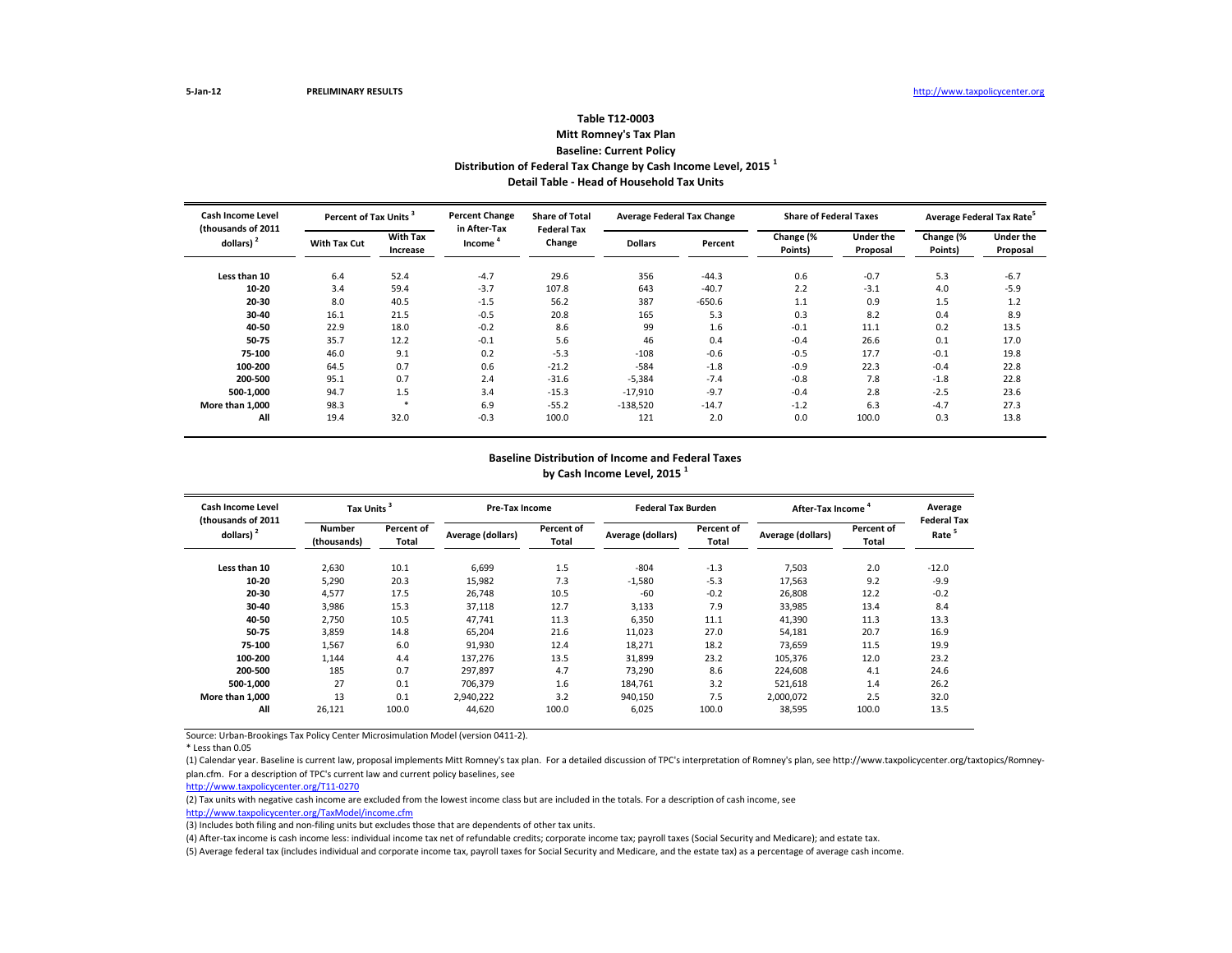#### **Table T12-0003 Mitt Romney's Tax Plan Baseline: Current Policy Distribution of Federal Tax Change by Cash Income Level, 2015 <sup>1</sup> Detail Table - Tax Units with Children**

| Cash Income Level<br>(thousands of 2011 | Percent of Tax Units |                             | <b>Percent Change</b><br>in After-Tax | <b>Share of Total</b><br><b>Federal Tax</b> | <b>Average Federal Tax Change</b> |         | <b>Share of Federal Taxes</b> |                       | Average Federal Tax Rate <sup>3</sup> |                              |
|-----------------------------------------|----------------------|-----------------------------|---------------------------------------|---------------------------------------------|-----------------------------------|---------|-------------------------------|-----------------------|---------------------------------------|------------------------------|
| dollars) <sup>2</sup>                   | <b>With Tax Cut</b>  | <b>With Tax</b><br>Increase | Income                                | Change                                      | <b>Dollars</b>                    | Percent | Change (%<br>Points)          | Under the<br>Proposal | Change (%<br>Points)                  | <b>Under the</b><br>Proposal |
| Less than 10                            | 2.4                  | 55.4                        | $-5.4$                                | $-3.9$                                      | 383                               | $-36.3$ | 0.1                           | $-0.2$                | 6.3                                   | $-11.0$                      |
| 10-20                                   | 2.7                  | 73.8                        | $-4.5$                                | $-14.8$                                     | 831                               | $-33.0$ | 0.4                           | $-0.9$                | 5.1                                   | $-10.4$                      |
| 20-30                                   | 5.1                  | 56.8                        | $-2.1$                                | $-10.0$                                     | 580                               | $-57.2$ | 0.3                           | $-0.2$                | 2.2                                   | $-1.6$                       |
| 30-40                                   | 11.7                 | 43.3                        | $-1.0$                                | $-5.7$                                      | 352                               | 15.0    | 0.2                           | 1.3                   | 0.9                                   | 7.2                          |
| 40-50                                   | 17.5                 | 42.1                        | $-0.7$                                | $-3.9$                                      | 292                               | 5.3     | 0.2                           | 2.3                   | 0.6                                   | 12.0                         |
| 50-75                                   | 38.2                 | 16.3                        | $-0.1$                                | $-1.5$                                      | 60                                | 0.6     | 0.3                           | 7.4                   | 0.1                                   | 15.5                         |
| 75-100                                  | 49.3                 | 14.3                        | 0.1                                   | 0.9                                         | $-48$                             | $-0.3$  | 0.2                           | 9.3                   | $-0.1$                                | 17.9                         |
| 100-200                                 | 65.8                 | 15.3                        | 0.2                                   | 8.4                                         | $-245$                            | $-0.8$  | 0.6                           | 31.0                  | $-0.2$                                | 21.3                         |
| 200-500                                 | 91.2                 | 1.4                         | 1.1                                   | 27.1                                        | $-2,558$                          | $-3.4$  | $-0.1$                        | 22.4                  | $-0.9$                                | 24.1                         |
| 500-1.000                               | 99.3                 | 0.2                         | 2.3                                   | 19.6                                        | $-12,119$                         | $-6.0$  | $-0.3$                        | 8.9                   | $-1.7$                                | 26.0                         |
| More than 1.000                         | 99.5                 | 0.4                         | 5.4                                   | 83.2                                        | $-111,597$                        | $-11.5$ | $-1.8$                        | 18.7                  | $-3.7$                                | 28.3                         |
| All                                     | 35.7                 | 32.2                        | 0.7                                   | 100.0                                       | $-600$                            | $-2.8$  | 0.0                           | 100.0                 | $-0.6$                                | 20.1                         |

#### **Baseline Distribution of Income and Federal Taxes by Cash Income Level, 2015 <sup>1</sup>**

| Cash Income Level                           | Tax Units <sup>3</sup>       |                     | Pre-Tax Income    |                     | <b>Federal Tax Burden</b> |                     | After-Tax Income  |                     | Average                                 |
|---------------------------------------------|------------------------------|---------------------|-------------------|---------------------|---------------------------|---------------------|-------------------|---------------------|-----------------------------------------|
| (thousands of 2011<br>dollars) <sup>2</sup> | <b>Number</b><br>(thousands) | Percent of<br>Total | Average (dollars) | Percent of<br>Total | Average (dollars)         | Percent of<br>Total | Average (dollars) | Percent of<br>Total | <b>Federal Tax</b><br>Rate <sup>5</sup> |
| Less than 10                                | 3,055                        | 6.1                 | 6,104             | 0.4                 | $-1,056$                  | $-0.3$              | 7,160             | 0.5                 | $-17.3$                                 |
| 10-20                                       | 5,354                        | 10.7                | 16,179            | 1.7                 | $-2,518$                  | $-1.3$              | 18,696            | 2.5                 | $-15.6$                                 |
| 20-30                                       | 5,205                        | 10.4                | 26,687            | 2.7                 | $-1,014$                  | $-0.5$              | 27.701            | 3.5                 | $-3.8$                                  |
| 30-40                                       | 4,865                        | 9.7                 | 37,231            | 3.5                 | 2,346                     | 1.1                 | 34,885            | 4.2                 | 6.3                                     |
| 40-50                                       | 4,063                        | 8.1                 | 47,981            | 3.8                 | 5,485                     | 2.1                 | 42,496            | 4.2                 | 11.4                                    |
| 50-75                                       | 7,481                        | 14.9                | 66,213            | 9.6                 | 10,217                    | 7.2                 | 55,996            | 10.3                | 15.4                                    |
| 75-100                                      | 5.727                        | 11.4                | 93,379            | 10.4                | 16,782                    | 9.0                 | 76.597            | 10.8                | 18.0                                    |
| 100-200                                     | 10,299                       | 20.5                | 146,387           | 29.3                | 31,411                    | 30.4                | 114,975           | 29.1                | 21.5                                    |
| 200-500                                     | 3,188                        | 6.4                 | 301,180           | 18.7                | 75,215                    | 22.5                | 225,965           | 17.7                | 25.0                                    |
| 500-1.000                                   | 488                          | 1.0                 | 726.899           | 6.9                 | 200,933                   | 9.2                 | 525,967           | 6.3                 | 27.6                                    |
| More than 1.000                             | 225                          | 0.5                 | 3.052.860         | 13.3                | 974.682                   | 20.5                | 2.078.178         | 11.5                | 31.9                                    |
| All                                         | 50,185                       | 100.0               | 102,460           | 100.0               | 21,234                    | 100.0               | 81,227            | 100.0               | 20.7                                    |

Source: Urban-Brookings Tax Policy Center Microsimulation Model (version 0411-2).

\* Less than 0.05

Note: Tax units with children are those claiming an exemption for children at home or away from home.

(1) Calendar year. Baseline is current law, proposal implements Mitt Romney's tax plan. For a detailed discussion of TPC's interpretation of Romney's plan, see http://www.taxpolicycenter.org/taxtopics/Romneyplan.cfm. For a description of TPC's current law and current policy baselines, see

(2) Tax units with negative cash income are excluded from the lowest income class but are included in the totals. For a description of cash income, see

[http://www.taxpolicycente](http://www.taxpolicycenter.org/TaxModel/income.cfm)r.org/TaxModel/income.cfm

(3) Includes both filing and non-filing units but excludes those that are dependents of other tax units.

(4) After-tax income is cash income less: individual income tax net of refundable credits; corporate income tax; payroll taxes (Social Security and Medicare); and estate tax.

[http://www.taxpolicycente](http://www.taxpolicycenter.org/T11-0270)r.org/T11-0270